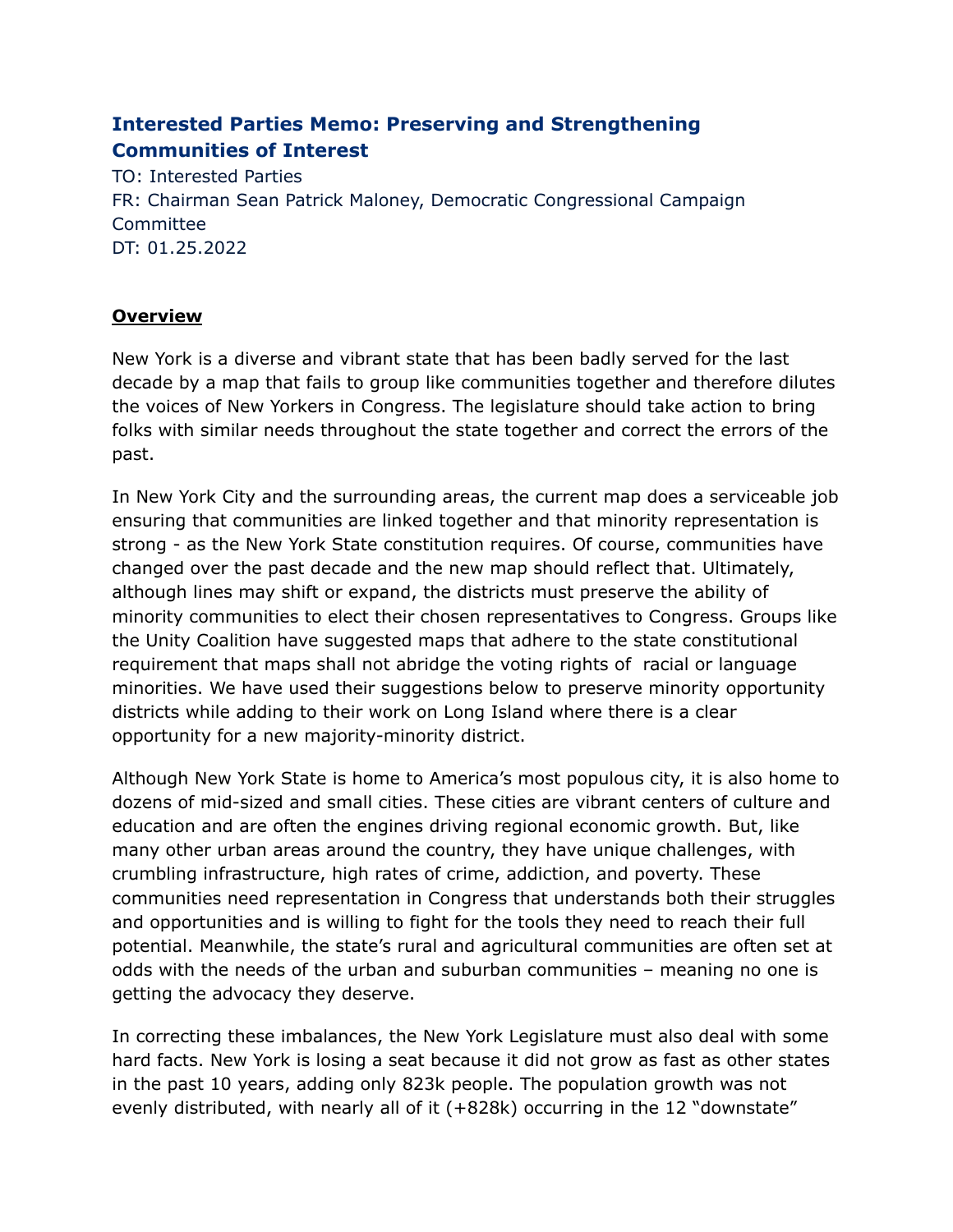counties from Mid-Hudson through Long Island. Meanwhile, all but 11 of the 50 upstate counties lost population. Within those counties, there was also a shift toward urban and suburban centers – for example, the city of Syracuse grew for the first time in 70 years, while the populations of surrounding upstate communities decreased dramatically.

# **Western New York, the Finger Lakes, and the Western Southern Tier**

For generations, the population centers of Western New York and the Finger Lakes region have clustered around four predominant water features – Lake Erie, Lake Ontario, the Niagara River, and the Erie Canal. The cities and towns that grew up along the water are certainly the largest in the region and larger than nearly every other city outside of the New York City media market.

In fact, these communities, from the biggest cities of Buffalo and Rochester, to the smaller towns like Greece, Tonawanda, Niagara Falls, and Lackawanna are too big for a single congressional district. There should be two seats to represent these lakefront communities.

# **New York's 26th Congressional District:**

The first should follow the lake from just north of Silver Creek up through the northern border of Buffalo city, and include the Buffalo suburbs Eggertsville, Cheektowaga, Harris Hill Clarence, West Seneca, Lackawanna, and the southwest lake communities of East Aurora, North Boston, and Lake Erie Beach. This compact, metro Buffalo district is a clear and obvious community of interest.

### **New York's 25th Congressional District:**

The second district should reunite the old Erie Canal towns of Rochester and Tonawanda with the industrial and tourism communities along Lake Ontario and the Niagara River, drawing in the City of Rochester, and the Monroe County towns of Irondequoit, Clarkson, Brockport, Hamlin, while heading north and west along the lake to Lockport, and then over to Niagara Falls, and the aforementioned towns of Tonawanda and North Tonawanda. This district would resemble the previous iteration of the congressional maps before the 2012 redraw, which recognized the urban centers of these lakefront communities have shared communities and needs.

### **New York's 23rd & 27th Congressional Districts:**

Due in part to similar planting hardiness zones and soil composition, the agricultural industries of Chautauqua, Wyoming, Genesee, Livingston, Allegany, Schuyler, and Steuben Counties generate billions of dollars in annual revenue. These breadbasket communities are dominated by farmland, producing dairy, grains, hay, corn, and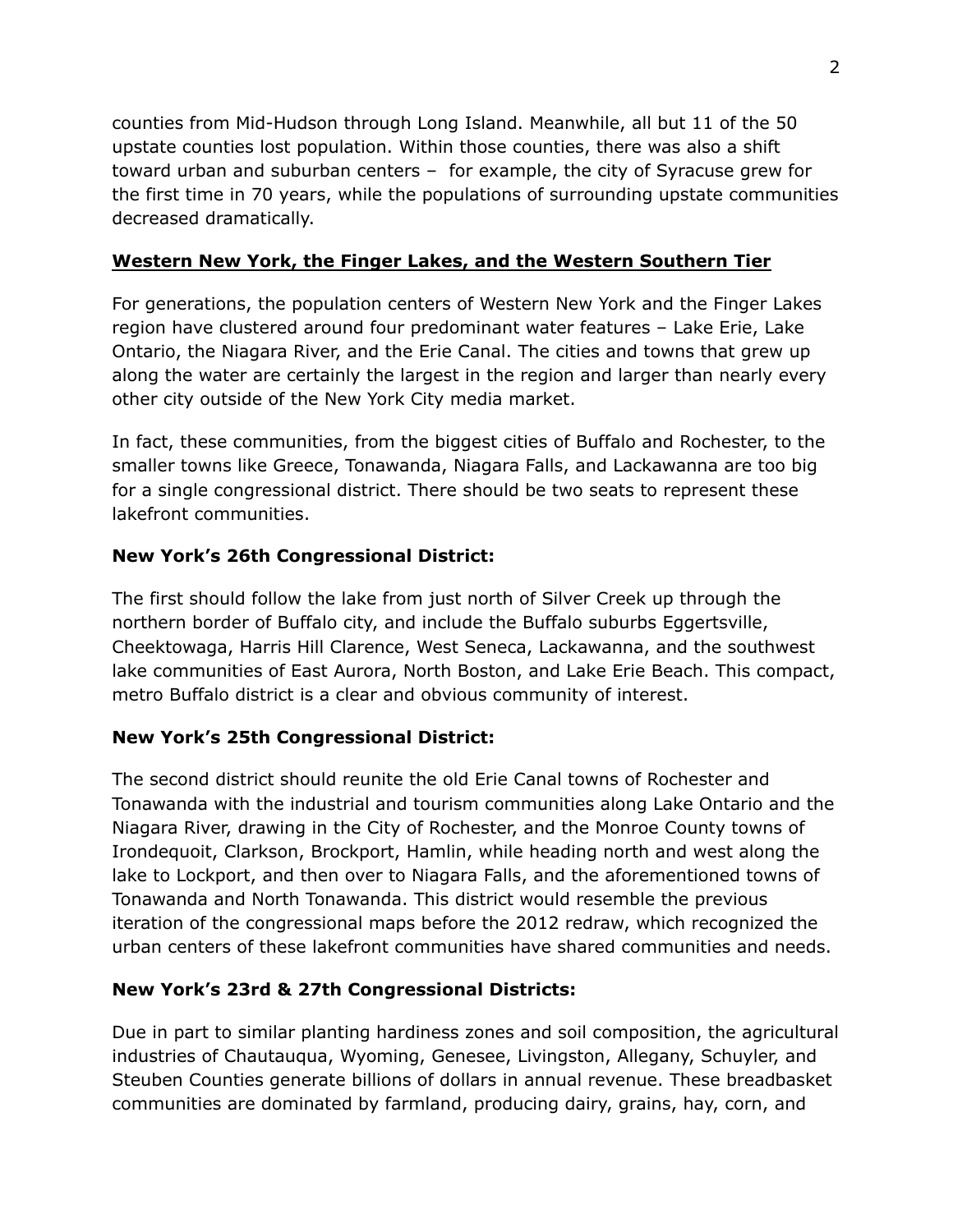other specialty vegetables and fruits. Along with Seneca and Yates Counties, these counties are leaders in New York State's hog, pig, sheep, cattle, and calf production. This region also claims some of New York's biggest grape and wine producers. It is also home to some of the largest swaths of public and private forestland and hunting grounds, centered in the Pennsylvania border communities of Allegany, Cattaraugus, Steuben and western Chemung Counties. These counties are also very sparsely populated, with only two or three cities like Batavia and Bath claiming more than ten thousand residents.

Ideally, all of these communities would be joined together in one district, so their representative in Congress can be laser focused on their issues.

This more rural district could include the outer suburban and exurban areas as well as the farmland and forested areas of Orleans, Niagara, and Monroe Counties to unite agricultural interests. These areas would add to the agricultural profile of this combined district, picking up some of the most important fruit and horticultural producers in New York State and making this single district responsible for roughly 1/3rd of the state's agricultural sales.

### **Central New York, Eastern Southern Tier, and the Mohawk Valley:**

This region of the state is often the hardest to classify. Looking at dozens of organizational maps, from NYISO, Empire State Development regions, the SUNY system, statewide nonprofits, and even high school sports leagues one can see quickly that unlike the Hudson Valley or the North Country, regional boundaries here are not always clear. A new map should not be solely bound to these old classifications, but again seek to join similar small and mid-sized cities to unite New Yorkers in this region who have similar interests.

#### **New York's 24th Congressional District:**

As noted above, the city of Syracuse, in Onondaga County, has grown in the last decade, for the first time in 70 years. At the same time, the four counties surrounding Onondaga County all lost population: Cayuga (-4.7 percent), Oswego (-3.8 percent), Madison (-7.4 percent) and Cortland (-5.1 percent). This population loss means that the current mapping configurations must change. The Central New York seat, now known as the 24th, should ideally tie together similar urban and suburban communities. These communities are more diverse than the surrounding areas and share many important educational institutions like SUNY Geneseo, SUNY Oswego, and Syracuse University. To unite these communities of interest, this district should have a westernmost edge starting at the Irondequoit Bay. The district should then extend east along the Lake Ontario shoreline to Oswego County, and then follow down the Oswego River to Onondaga Lake and the city of Syracuse.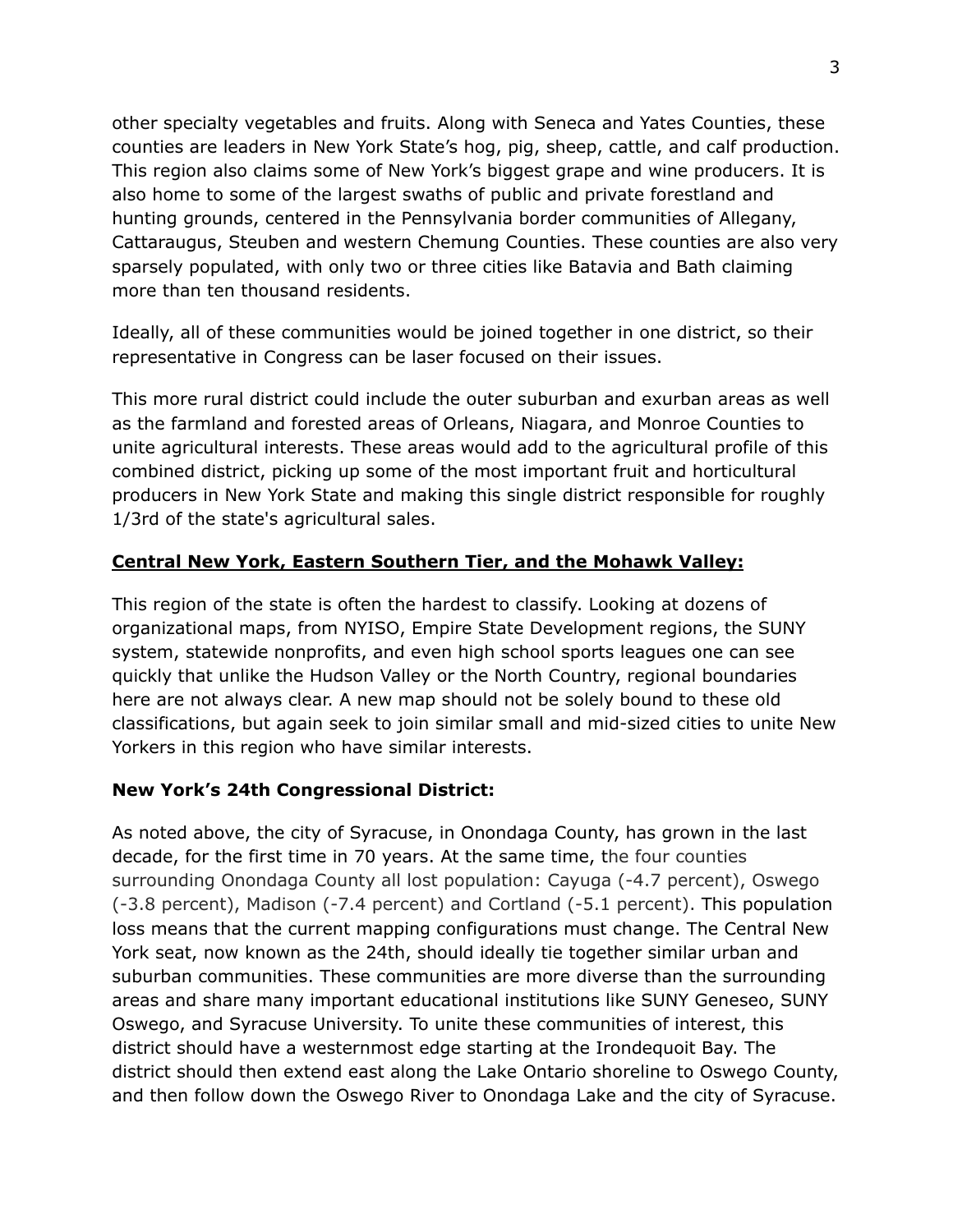The district should also cross over the top of the Finger Lakes, uniting the tourism industries of the lakeside cities and towns of Skaneateles, Auburn, Seneca Falls, Geneva, and Canandaigua. The district would also include Geneseo and the SUNY Geneseo campus.

### **New York's 22nd Congressional District:**

The cities of the eastern Southern Tier region, the Mohawk Valley, and the Central Leatherstocking region should also be united to form a district stretching from the eastern Syracuse suburbs up the river to Oneida Lake. This district, which would roughly take the place of the current  $22<sup>nd</sup>$  district, would contain these communities, which are driven by the manufacturing and logistics industries, along with the professional support services that accompany these economies. In the outlying communities, retail, agriculture, and hospitality are more common. Similar to the urban/rural divide in the other parts of the state, there is a significant difference in diversity as well.

The district should extend out along the southern lakefront and – unlike some iterations of the commission maps – draw in the entirety of the Oneida Nation to keep that community of interest whole.

Because the neighboring 21st district to the north needs to gain 72,000 voters (and can only go south) the city of Rome should be the northern border of the 22nd district and the outlying ares should be the southernmost border of the 21st.

Rome would continue to be grouped with the nearby city of Utica, given the shared economic and cultural interests of those two cities, but the 21st would need to gain neighboring Herkimer County. The 22nd district could also extend south, picking up the counties of Madison, Chenango, and Cortland, and adding in the nearby lake communities around Cayuga Lake and Seneca Lake.

### **New York's 20th Congressional District:**

The Capital Region should have a district situated around Albany, to the west of the Hudson River that includes all of Albany, Schenectady, and all of Saratoga Counties. This is similar to the existing 20th seat and may only need to add small portions of neighboring Montgomery County to balance out the population.

#### **New York's 21st Congressional District:**

As stated above, the northernmost New York district now called the 21st must grow south, extending into eastern Oswego, northern Oneida (along the lake), all of Herkimer, Fulton, Montgomery, and northern Rensselaer counties. This scenic district should retain the rural quality of its communities, even as it expands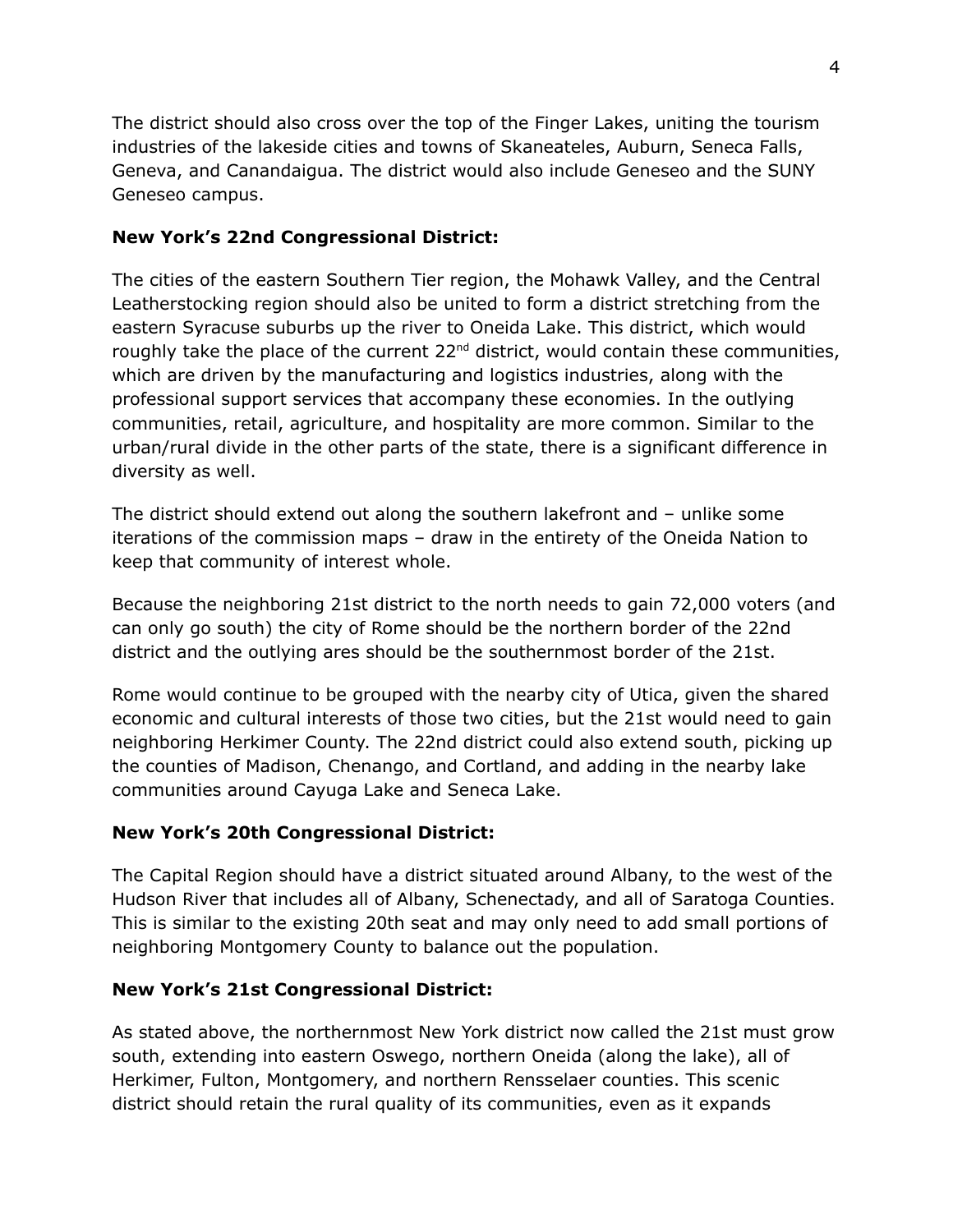geographically. This Adirondack Mountain seat is home to the largest forestland in New York State, and the areas we suggest are similarly forested regions just outside the current lines. The communities around the Mohawk River Valley should be the southern border since those communities would share similar economic drivers in the tourism and agricultural industries – particularly the dairy industry.

# **The Hudson Valley:**

#### **New York's 19th Congressional District:**

The 18<sup>th</sup> and 19<sup>th</sup> Congressional districts should be Hudson River districts, and group together the communities that have grown around the water. These communities share similar priorities and assets, namely environmental conservation, tourism and cultural cultivation, educational institutions, Revolutionary War landmarks, and significant freight, commuter and passenger rail lines like Metro North and Amtrak. They also all struggle with infrastructure challenges, economic revitalization, and in some cases crime and poverty.

The Upper Hudson, Catskill Mountain, and Mohawk Valley seat, now the 19th, would go south of what is now the 21st on the eastern side of the Hudson River. This seat would take in nearly all of Columbia County, allowing the district to encircle Albany County. The 19th would connect the northern Hudson Valley river communities to the east by travelling south between the mountains that border the river (roughly Route 9) and the Hudson River itself, uniting the voters on both sides of this important natural feature. The Walkway Over the Hudson should be the southern border of the district, which then continues over the river and to the city of New Paltz, Woodstock, and SUNY New Paltz. Again, these communities would be united in their shared comparative diversity, their historical cultural connection to the region, as well as educational and economic assets.

On the western side of the Hudson River, the 19th would still include all of Schoharie, Delaware, and Greene, but would also connect all of Binghamton and surrounding Broome County to Ithaca and the southern half of Tompkins County. This would unite technology and educational hubs around Poughkeepsie in the Hudson Valley with some technology hubs in Binghamton and the Capital Region.

This district would stretch from the Hudson Valley to Tompkins County, through the Catskills and along the communities around the Susquehanna River just as the late Rep. Maurice Hinchey's district once did.

The communities and urban centers of Tompkins County are similar to the communities in and around Kingston, New Paltz, and Poughkeepsie and grouping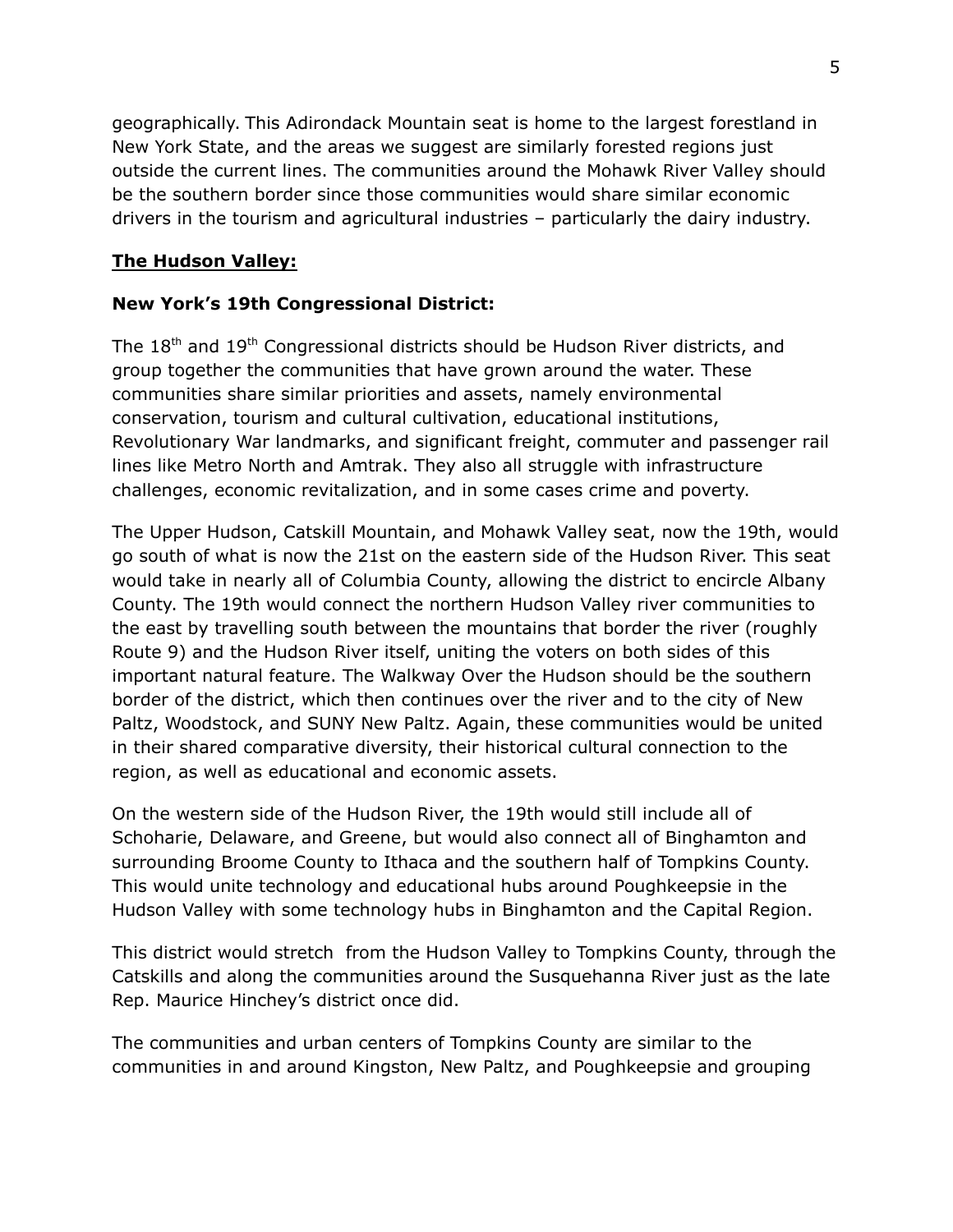those areas is a smart way to find similar communities without breaking up other communities of interest in nearby districts.

Population growth from the lower Hudson and the suburban New York City counties means the 19th cannot grow south – those lower districts are already growing upward to find similar populations. And, as we have stated before, the northernmost seat (the 21st) must grow because of population loss, and cannot grow north into Canada. In order for the 21st to pick up similar communities of interest it needs to grow south, because growing west would mean disrupting the communities of interest that make up the 24th and 22nd seats.

In sum, the 19th is being pushed by population changes from below and above its existing borders and must reach west to put similar communities of interest within the same district.

### **New York's 18th Congressional District:**

The Mid-Hudson seat, now known as the 18th, should largely be a Hudson Highlands seat, existing among and between the mountains that surround the Hudson River, and then out into the surrounding farming communities. The 18th does need to pick up some of the current  $19<sup>th</sup>$ . The best option is to add the dairy farming communities in the outlying areas of Ulster County, thereby uniting them with the blackdirt farming communities in Orange County. Nestled in this Orange County farmland is the Orthodox Jewish community of Palm Tree. This community's infrastructure needs are closely connected with the river towns, so keeping them together makes the most sense.

As in the 19th, this seat would also seek to unite the river communities on the east and west of the Hudson. In the western portion of the district along the river, the lines should match the current district's configuration stopping at the Orange/Rockland border.

On the eastern side of the Hudson, the district would roughly follow along the North-South thoroughfare of the Taconic Parkway that distinguishes between the Highlands towns along the Hudson in the western parts of Westchester, Dutchess and Putnam Counties. The eastern parts of those counties that are more sparsely populated Connecticut and Massachusetts border communities should be in the 16th because of their shared concerns with other people in that district.

Uniting these riverfront communities along the mountains will allow their Representative in Congress to focus on best representing their transportation, energy infrastructure, water, environmental protection, historical preservation, and economic development needs.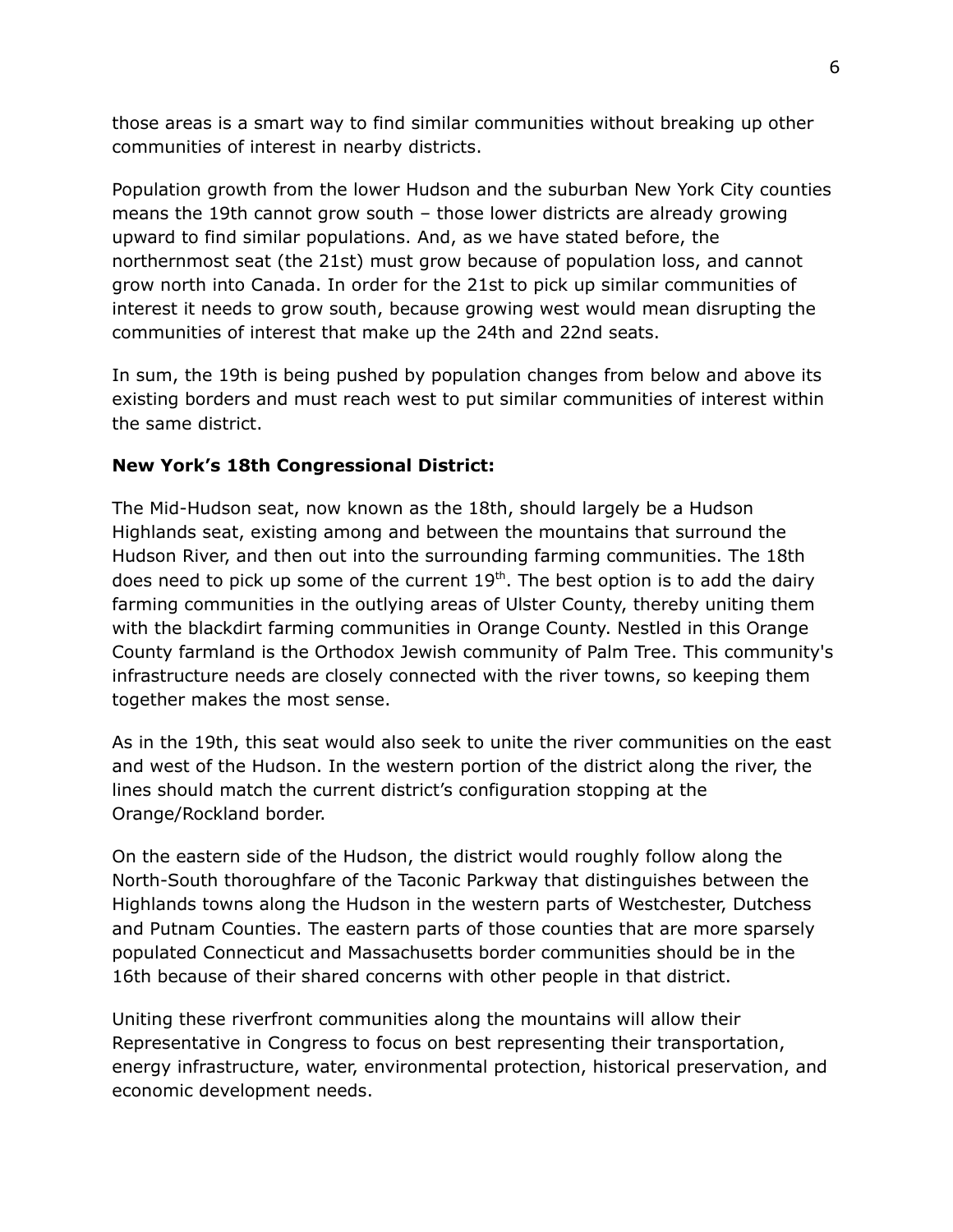On the east side of the river, the 18th should grow south into Ossining. This would unite the cities and towns along routes 9 and 9D like Peekskill, Montrose, Buchanan, and Croton-on-Hudson with the very similar communities like Beacon, Wappingers Falls, Cold Spring, and Garrison to the north. The eastward lines should include Chappaqua, Katonah, and Mt Kisco – roughly following the Saw Mill River Parkway or the Metro North's Harlem line to the New Croton Reservoir, keeping those commuter line properties together. The district would then use the Taconic Parkway as the eastern border, up through Westchester and Putnam Counties. The Taconic is an important regional dividing line in the region and serves as a main north south route of travel to New York City.

### **New York's 17th Congressional District:**

This congressional district must grow north and west from the suburban Westchester County cities of Yonkers and White Plains and into Rockland via the Mario Cuomo Bridge. Therefore, we believe that those Westchester towns should be connected to the densely packed communities in Rockland County, like Stony Point, Ramapao, and Haverstraw which should extend up to the smaller urban centers like Port Jervis and Callicoon along the Pennsylvania border up the western half of Orange and Sullivan Counties.

This district would be similar to the district represented by former Congressman Maurice Hinchey, albeit more southerly. These communities in Westchester, Rockland, Orange and Sullivan are closely matched urban and suburban communities with outcroppings of forestland, camping grounds, suburban hideouts, and tourist spots along the Lower Catskills and Callicoon Hills and the Upper Delaware River Basin.

### **New York City:**

Ultimately the goal through much of the city should be that of least change since the courts designed these districts with communities of interest in mind during the last redistricting cycle. A new map should align those previously defined communities with the shifts in population, allowing the new map to reflect the priorities of the old. This goal means preserving or expanding the ability of minority communities to elect the Representatives of their choosing without packing like-voters into one seat or another and reducing the overall number of members these voters can send to Congress.

### **New York's 16th Congressional District:**

The 16th district must grow north to keep whole the communities of interest in the Hudson Highlands in the Hudson Valley. Like the New York redistricting commission,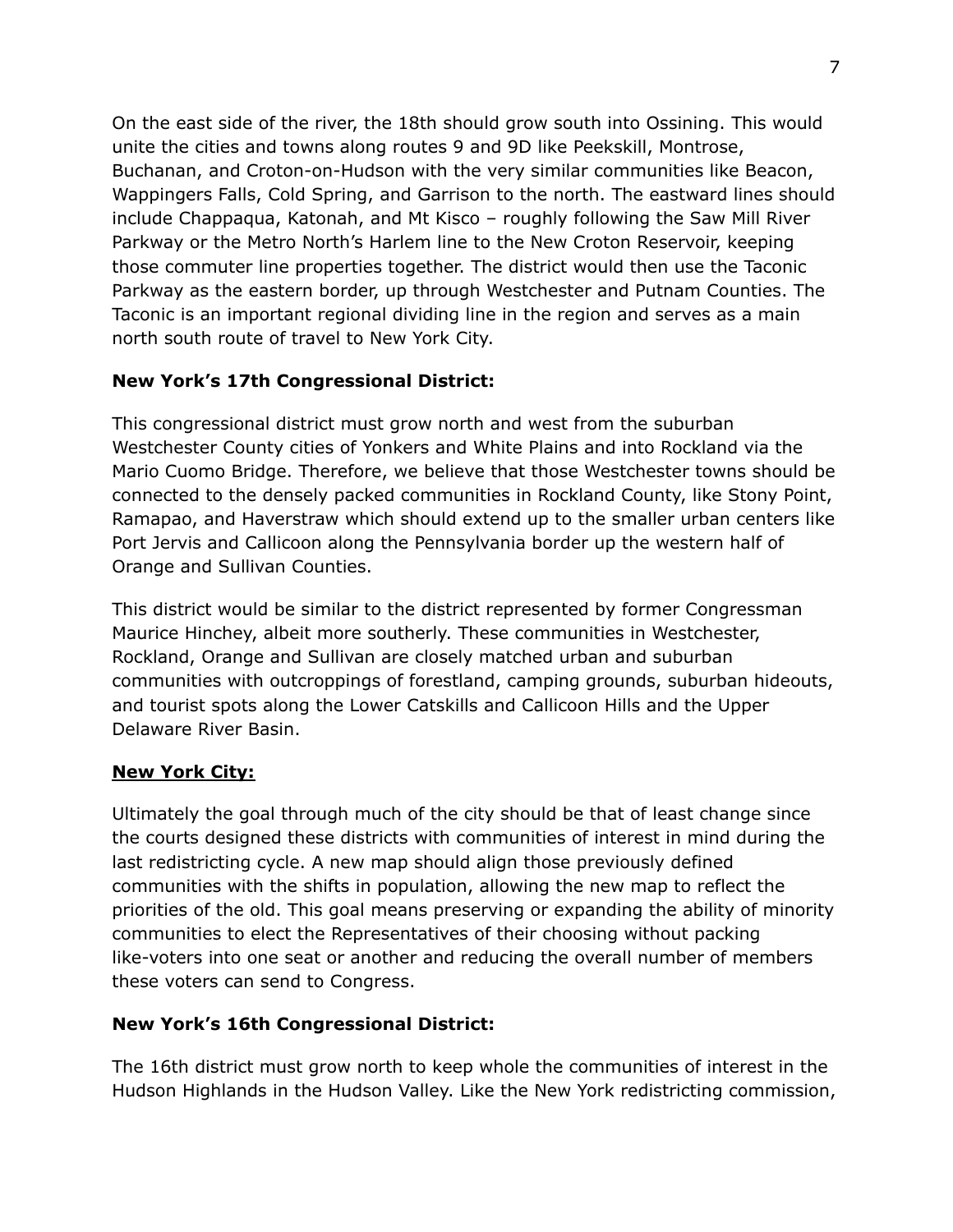we believe this district should retain the culturally important community of Co-Op City and then move north immediately across the Bronx border to the similar cities of Mount Vernon and Yonkers. These cities should be paired with the city of Port Chester, a predominantly Hispanic/Latino community along the Connecticut border via Bronxville.

The district should continue moving south of and to the east of Scarsdale and White Plains to continue north, drawing in another Hispanic/Latino city in Brewster in the more sparsely populated areas of eastern Putnam, west of the mountains. In order to create a Hudson Highlands district in the 18th, the 16th should pick up the more rural areas in the Taconics, along eastern Dutchess. Drawing these communities together will help unite these border towns and farming communities to the east of the mountain ranges that border the river.

#### **New York's 13th Congressional District:**

NY-13 must move north to the Westchester border, accounting for the expansions of districts in southern New York City. The 13th should maintain its Western border with the 15th between the Bronx and Manhattan. The 13th is pushed slightly north of Central Park to Harlem, while allowing the 10th to take parts of Morningside Heights in order to keep Columbia University whole. Because we want to maintain the strength of communities in this and neighboring districts, the 13th would need to go around the 15th and pick up like communities in the East Bronx. The growth of this district to the east of The Bronx River Forest would unite important New York City Housing Authority properties in Gun Hill, Parkside, and the East Bronx. The border should run along Gun Hill Rd as the Northern border of the 16th, up to Pelham Pkwy and the Southern border with the 14th.

#### **New York's 15th Congressional District:**

The 15th district, a long-established and extremely compact majority-minority district, should be the least-changed seat in any configuration. The only change would be to pick up voters in the Bronx along its Southern or western border to help balance the population. The 15th should be kept whole to maintain its border with the 13th to the east and 12th on its southern border.

#### **New York's 12th Congressional District:**

The 12th district will also largely remain the same, expanding slightly north beyond the Upper East Side into Lower East Harlem, to account for the loss of some voters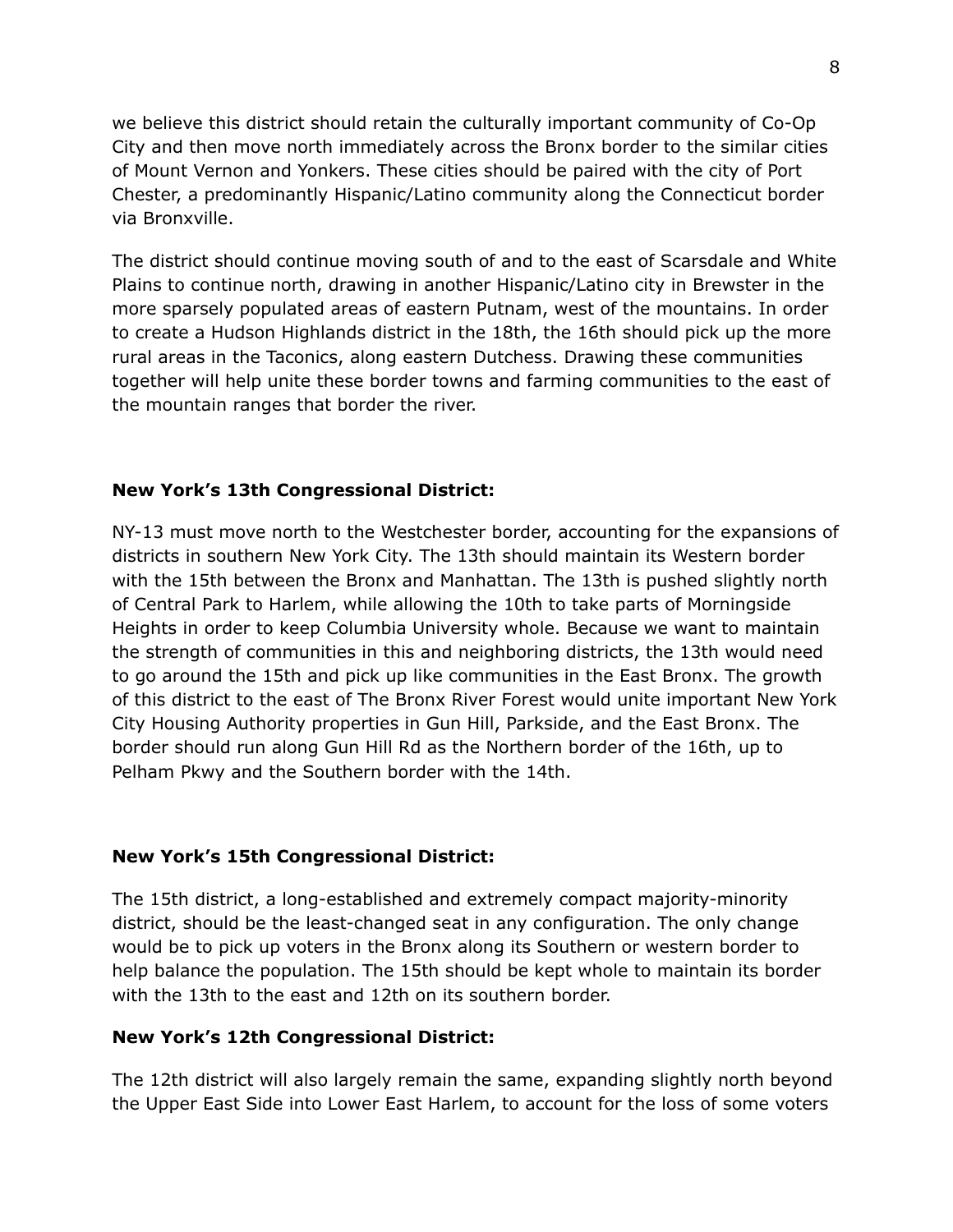in the Lower East Side as a result of expanding districts in the south. This growth north would also keep the majority of the 12th's voters in Manhattan. As a result, the 12th would lose all of Brooklyn but keep most of the neighborhoods in western Queens along the East River, only losing the neighborhoods to the south and east of Jackson and Northern Boulevards.

### **New York's 14th Congressional District:**

Again, the 14th district should also remain largely the same, maintaining its borders to the east with the 12th and the 15th to the North and west. Just as in the other New York City seats, population shifts in the south will naturally push the 14th north, growing into Westchester County. The communities of Pelham, Pelham Manor, and New Rochelle would help to balance the population in the district and are very closely connected to neighboring communities. These predominantly Black and Latino communities are vibrant, densely populated cousins to the New York City neighborhoods just across the border. The growth of neighboring congressional districts pushes the 14th to below the Pelham Parkway.

# **New York's 6th Congressional District:**

The 6th district is the heart of the city's AAPI population and must remain so. The seat should largely maintain its current configuration but may lose portions of Queens to the east because of the need for population expansion in the districts on Long Island.

### **New York's 7th Congressional District:**

The 7th district should also largely maintain its current configuration, keeping its western Brooklyn community whole, adding some voters in the Lower East Side, and largely maintaining its border with the old 12th district to the north. The district needs to add a few thousand people, so it can grow into the neighborhoods just east of the Greenwood Cemetery.

### **New York's 9th Congressional District:**

The 9th district should also be a least-change district, maintaining its borders with the 7th and 8th districts to the east,west and north, but adding some voters just west of Homecrest along Ocean Avenue serving as a dividing line for business and transit communities between the 10th and 9th districts.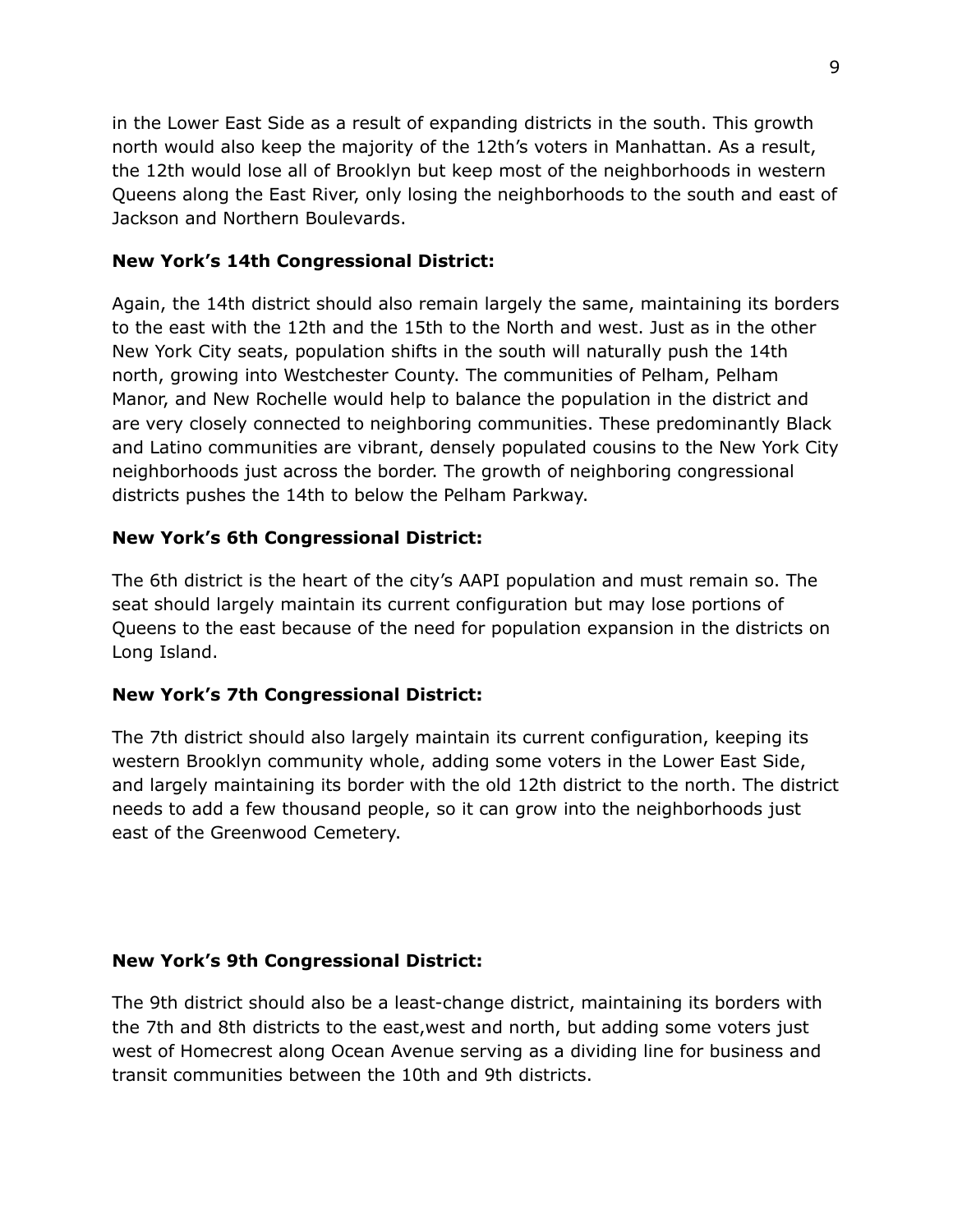#### **New York's 8th Congressional District:**

Similarly, the 8th district should barely change, maintaining its borders to the west with the 9th and north with the 7th. The 8th will lose some voters in the east to the 5th district because the districts along Long Island must gain population and move west.

### **New York's 10th Congressional District:**

The 10th district should continue to be a Manhattan to Brooklyn district, connecting Lower Manhattan to Brooklyn via the Brooklyn Bridge given the shared interests of those two communities on each side of the bridge. The 10th starts just north of Central Park, including all of Columbia University and the Cathedral of St. John the Divine. It would then extend down to Lower Manhattan between the 12th and 11th districts, to include the 9/11 Memorial and NewYork-Presbyterian Lower Manhattan Hospital.

To better connect the Brooklyn communities that are now divided across districts, the district should follow the enacted map's vision, extending this seat from Borough Park down to Dyker Heights and south, along Ocean Parkway to eastern Gravesend by Coney Island Hospital.

### **New York's 11th Congressional District:**

The seat in Staten Island must grow by nearly 11,000 people. There are only two ways to grow, either into Brooklyn or into Manhattan. Growing further into Brooklyn presents several obstacles, namely diluting minority voices in Sunset Parks or Coney Island. Instead, the map should try to reduce the district's Brooklyn footprint and grow into the west side of Manhattan. The 11th will keep its core communities in Staten Island and better serve the district by connecting the island to Lower Manhattan, via the ferry lines, where there is a natural shared interest. The 11th should then extend along the Hudson River, adding communities west of the 9/11 Memorial and up, taking in important transportation features like the Lincoln and Holland tunnels and all of the piers up to 59th street. This district would capture many of the ferry routes that tens of thousands of New Yorkers travel every day and the bridges and tunnels traversed by thousands more. These Hudson River and New Jersey border communities share many of the same transportation and housing needs and are intimately connected to one another.

The seat would still need some parts of Brooklyn, following along the Verrazzano Narrows Bridge and keeping the shoreline communities around Bay Ridge, Bath Beach, and Dyker Beach Park. These communities are connected by their shared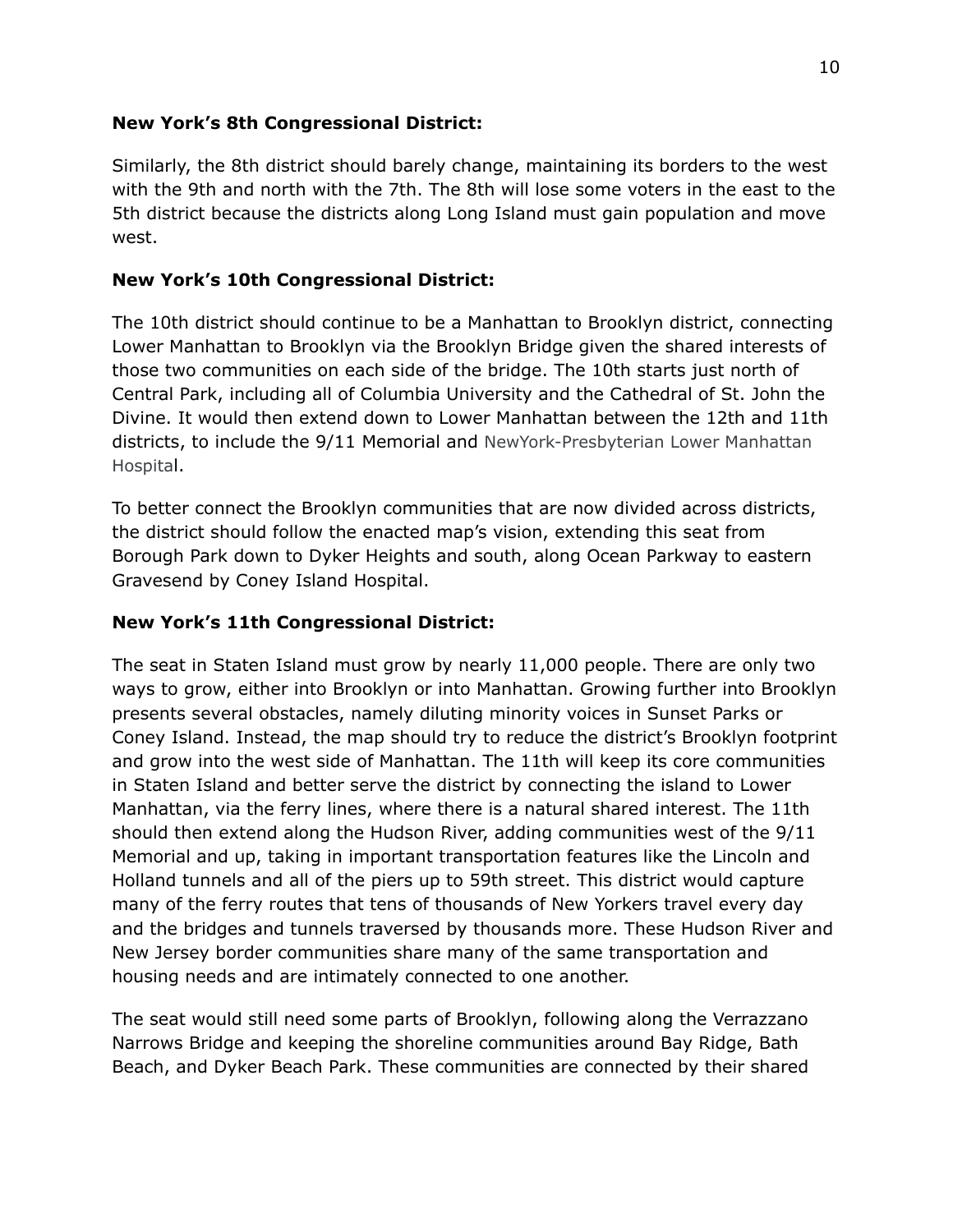interest in combating climate change and mitigating damages from natural disasters and rising waters.

### **New York's 5th Congressional District:**

As the Long Island seats grow west, the 5th district can now be wholly within New York City. The communities on the eastern border of the district in Nassau County would be added to the new 4th Congressional District, to help that seat pick up needed population. This change on the easternmost border of the district necessitates adding some neighboring communities on its western border with the 8th – nearly extending to Brooklyn – and the northern edges of the 6th – likely the southern portions of Flushing and Hollis Hills. These changes would keep these neighboring communities together, rather than linking residents of Nassau County with New York City residents, and maintaining the power of minority voices in the city.

### **Long Island:**

# **New York's 4th Congressional District:**

Continuing along the Atlantic Ocean, the southwestern Long Island seat now called the 4th should keep Long Island whole, and pick up only a tiny piece of easternmost Queens around the Belmont Park racetrack, extending up to the Queens Children's Psychiatric Hospital to Route 495 and down the county line to New Hyde Park, again making the 5th an entirely New York City district.

### **New York's 2nd Congressional District:**

As one of the largest cities in New York, this map would give Hempstead two representatives in Congress, with the western part of the city in the 4th and the eastern part of the city in the 2nd. The district would then continue along the south shore, including the shoretown neighborhoods in Freeport, Merrick, Massapequa, Amityville, and Copiague.

The district would reunite the larger Nassau County towns of Roosevelt, Levittown, and East Meadow. Depending on how map drawers design the western edges of the district, these changes allow for the potential of a new majority-minority seat in the New York delegation, if not today, then certainly by the end of the decade.

### **New York's 1st Congressional District:**

The easternmost Long Island seat now called the 1st would be very similar to the enacted map, only losing communities like Smithtown and Nissequoge, while adding Ronkonkoma, Great River, and East Islip to its western edge.